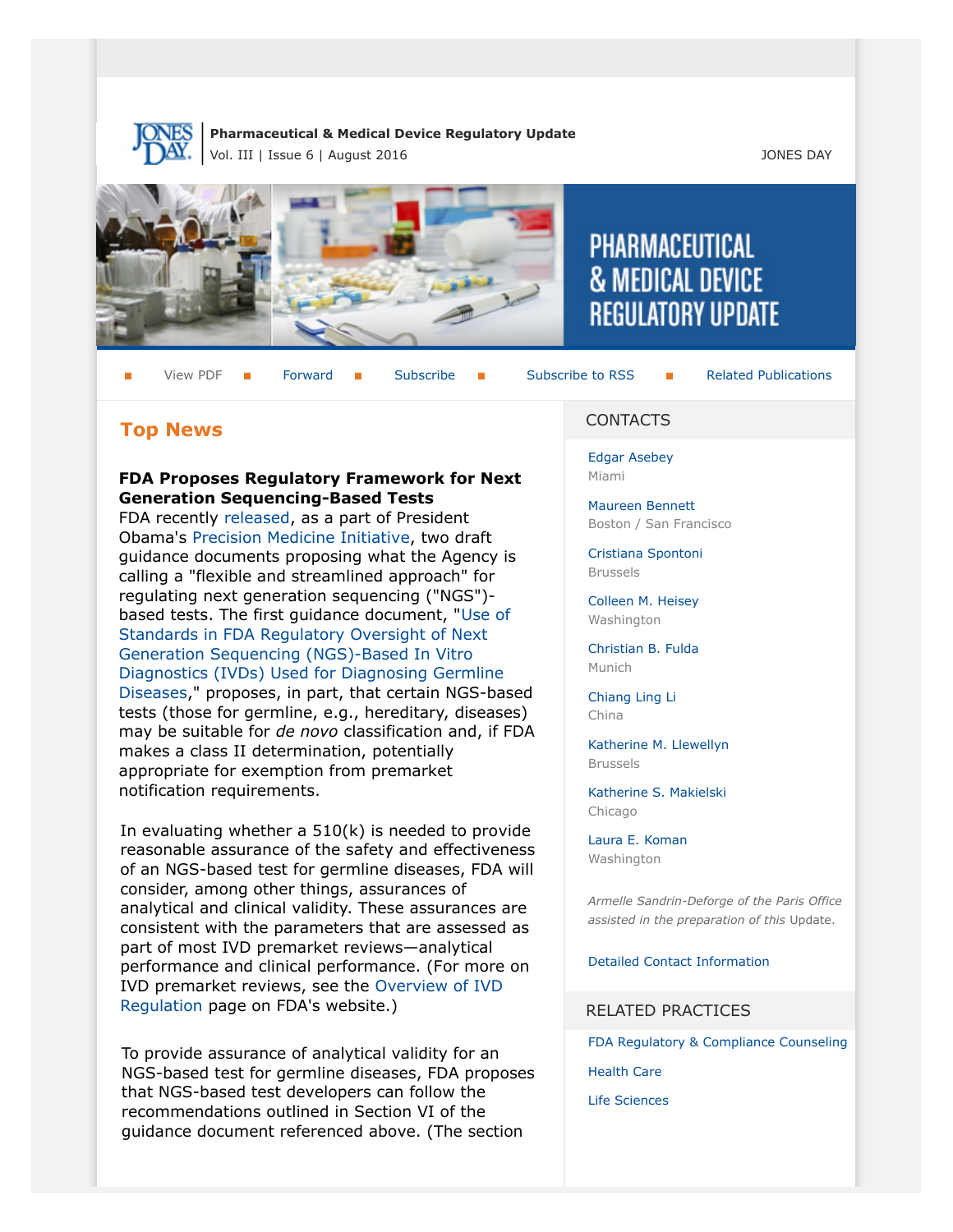provides "Recommendations for Design, Development and Validation of NGS-based Tests for Germline Diseases," which "FDA believes can help demonstrate a reasonable assurance that an NGS-based test for germline diseases is analytically valid.")

In the future, FDA suggests it may recognize standards consistent with those recommendations, and conformance with those standards could support or provide reasonable assurance of a test's analytical validity. FDA also suggests that its analytical validity-related recommendations could also form the basis for special controls or conditions for 510(k) exemption in the future.

To provide assurance of clinical validity for any NGS-based test (i.e., not limited to those for germline diseases), FDA proposes that NGS-based test developers may utilize assertions of genotype-phenotype correlations and underlying data from FDA-recognized public genetic variant databases, as outlined in and consistent with FDA's second guidance document, "[Use of Public Human Genetic Variant Databases to Support Clinical Validity for](http://www.fda.gov/ucm/groups/fdagov-public/@fdagov-meddev-gen/documents/document/ucm509837.pdf) [Next Generation Sequencing \(NGS\)-Based In Vitro Diagnostics.](http://www.fda.gov/ucm/groups/fdagov-public/@fdagov-meddev-gen/documents/document/ucm509837.pdf)" In some instances, FDA suggests that NGS-based test developers may not need to submit additional clinical data beyond what is provided from the recognized genetic variant database. Comments on both draft guidances are due October 6, 2016.

## **FDA Continues to Refine Regulatory Approach for Compounding Pharmacies: "Essentially a Copy" Provisions and Inspection Protocol for Non-Outsourcing Facilities**

On July 7, 2016, FDA released two draft guidance documents setting forth the Agency's policies for applying the "essentially a copy" provisions of Sections [503A](http://www.fda.gov/ucm/groups/fdagov-public/@fdagov-drugs-gen/documents/document/ucm510154.pdf) and [503B](http://www.fda.gov/ucm/groups/fdagov-public/@fdagov-drugs-gen/documents/document/ucm510153.pdf) of the Federal Food, Drug, and Cosmetic Act ("FDCA"). Under Section 503A, a drug product may be exempt from the FDCA's manufacturing, labeling, and new drug application requirements if, among other things, the pharmacist or physician "does not compound regularly or in inordinate amounts … any drug products that are essentially copies of a commercially available drug product." 21 U.S.C.  $\S$  353a(b)(1)(D). The 503A guidance outlines FDA's proposed approach to applying this provision, including the Agency's interpretation of the terms *commercially available*, *essentially a copy of a commercially available product*, and *regularly or in inordinate amounts*. Under Section 503B, a drug compounded by a registered outsourcing facility may be exempt from the FDCA's labeling, new drug application, and distribution requirements if, among other things, the drug "is not essentially a copy of one or more approved drugs." 21 U.S.C. § 353b(a)(5). The 503B guidance explains how FDA plans to apply the statutory definition of the term *essentially a copy of an approved drug*, *id.* § 353a(d)(2), when comparing a compounded drug to an approved drug or, alternatively, a covered over-the-counter ("OTC") drug. We previously discussed other guidance documents related to Sections 503A and 503B [here.](http://thewritestuff.jonesday.com/cv/1be4a50eeda1ac10c5b65699c166b3f085c80d60/p=3194046)

In addition, in response to feedback from stakeholders, FDA is [changing its inspection](http://www.fda.gov/downloads/Drugs/GuidanceComplianceRegulatoryInformation/PharmacyCompounding/UCM510684.pdf) [procedure](http://www.fda.gov/downloads/Drugs/GuidanceComplianceRegulatoryInformation/PharmacyCompounding/UCM510684.pdf) for drug compounders that are not registered as outsourcing facilities under Section 503B of the FDCA. Before closing the inspection, FDA investigators will now make a preliminary assessment of whether the entities are compounding in accordance with certain conditions of Section 503A. An inspector will include observations representing deviations arising solely from current good manufacturing practice ("CGMP") requirements—which do not apply to a drug if the conditions of Section 503A are satisfied—only if the inspector's preliminary assessment reveals that the firm compounds drugs that do not qualify for exemption under Section 503A.

**CMS Issues Guidance on Value-Based Purchase Agreements and Best Price** CMS recently issued [Medicaid Drug Rebate Program Release No. 176](https://www.medicaid.gov/Medicaid-CHIP-Program-Information/By-Topics/Benefits/Prescription-Drugs/Downloads/Rx-Releases/State-Releases/state-rel-176.pdf) regarding valuebased purchasing ("VBP") arrangements. Among other things, the notice responds to manufacturers' questions regarding how VBP arrangements, which often include price reductions and the provision of services to payers, affect a drug's best price for Medicaid reporting and rebate purposes. Generally speaking, "best price" is the lowest price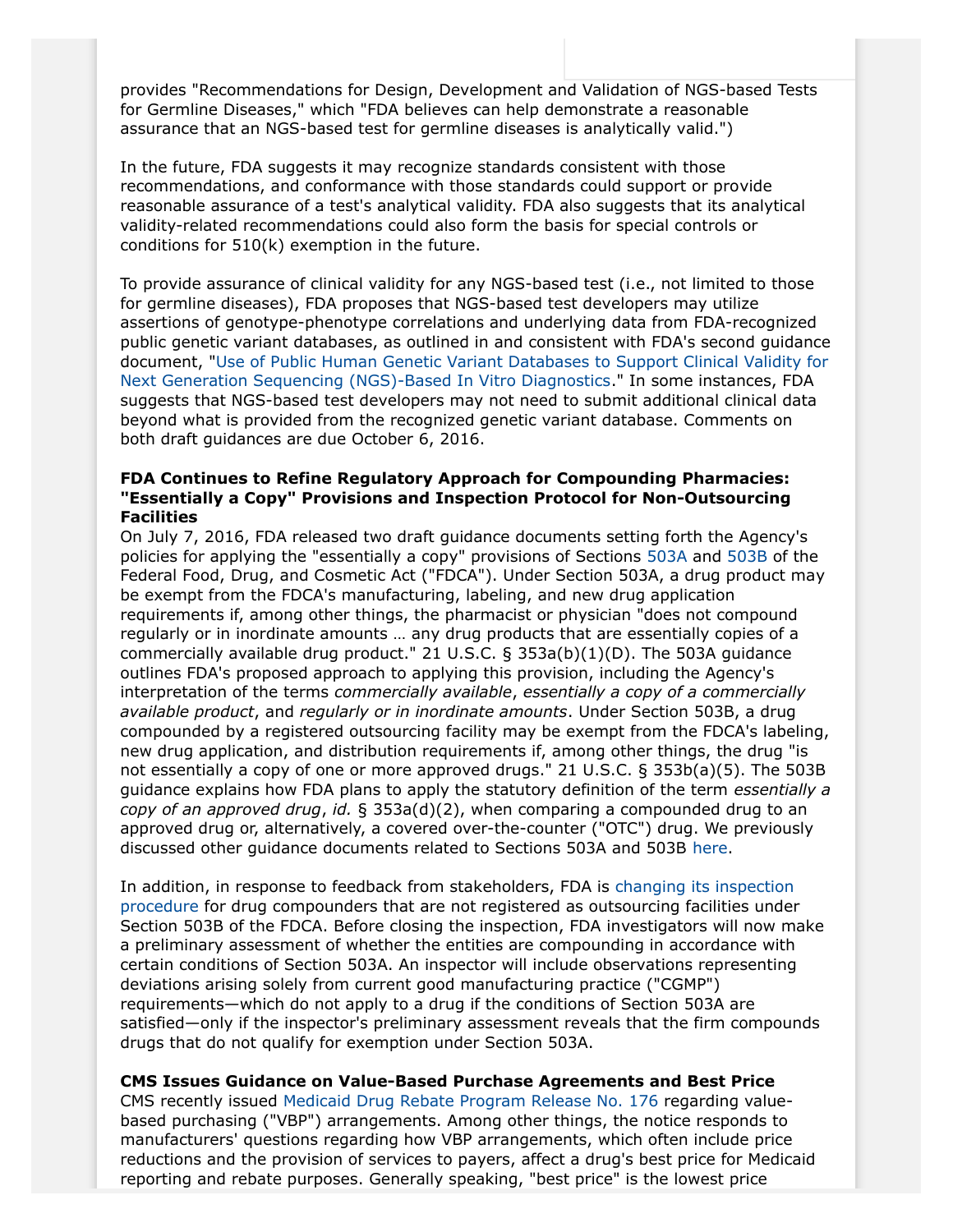available from a manufacturer, including applicable discounts, rebates, and other arrangements (e.g., services) that lower the effective price paid for a drug. When applicable, a manufacturer must report a drug's best price on a quarterly basis and use the value in calculating any rebates that are due under the Medicaid Drug Rebate Program.

In the notice, CMS stated that a VBP arrangement's impact on a drug's best price will vary based on the structure of the VBP arrangement. CMS also provided an email address manufacturers can use to contact its CMCS Division of Pharmacy with questions regarding specific VBP arrangements. CMS plans to publish subsequent guidance with answers and lessons learned from common questions and arrangements.

## **Post-Brexit: EMA and MHRA Issue Statements on the Outcome of the UK Referendum**

Following the United Kingdom ("UK") referendum on whether to remain or leave the European Union ("EU"), in which the UK voted 52 percent to 48 percent in favor of leaving the EU, the European Medicines Agency ("EMA") as well as the UK's competent authority for medicines, the Medicines and Healthcare products Regulatory Agency ("MHRA"), have both issued statements. [EMA's statement](http://www.ema.europa.eu/ema/index.jsp?curl=pages/news_and_events/news/2016/07/news_detail_002566.jsp&mid=WC0b01ac058004d5c1) addresses the possibility that the EMA will have to relocate out of London upon the UK's withdrawal from the EU, stating that "the implications for the seat and operations of EMA depend on the future relationship between the UK and the EU." The MHRA, in its [statement,](https://www.gov.uk/government/news/medicines-and-healthcare-products-regulatory-agency-statement-on-the-outcome-of-the-eu-referendum) reminds that the MHRA "contribute[s] significantly in both the centralised and decentralised regulatory procedures, including new rapporteur and RMS appointments." According to the statement, the MHRA will maintain the program for implementing the clinical trial regulation. Of course, both the MHRA's role in European regulatory procedures and the fate of clinical trial regulation post-Brexit will depend on the outcome of the exit negotiations between the EU and the UK, which are yet to begin, and the nature of the UK's relationship with the EU once the UK withdraws from the EU. For more discussion on Brexit generally, see our previous [Jones Day](http://www.jonesday.com/united-kingdom-votes-to-leave-the-eu-06-24-2016/) *Alert*.

### **Other News**

[FDA Commissioner Calls for National Evaluation System for Medical Devices](http://jama.jamanetwork.com/article.aspx?articleid=2533407)

[FDA Extends Goal for Orphan Drug Review Time Given Continued Increase in Designations](http://blogs.fda.gov/fdavoice/index.php/2016/07/the-rise-in-orphan-drug-designations-meeting-the-growing-demand/)

[President Signs Opioid Addiction Bill, the Comprehensive Addiction and Recovery Act of](https://www.whitehouse.gov/the-press-office/2016/07/22/statement-president-comprehensive-addiction-and-recovery-act-2016) [2016](https://www.whitehouse.gov/the-press-office/2016/07/22/statement-president-comprehensive-addiction-and-recovery-act-2016)

[Senate Expected to Finish Work on Companion to 21st Century Cures in September](http://www.alexander.senate.gov/public/index.cfm/pressreleases?ID=3D6458B1-6011-4DEC-B589-31CE6DF19232)

[FDA Discusses Steps the Agency is Taking in Response to Zika Virus](http://blogs.fda.gov/fdavoice/index.php/2016/07/fda-takes-action-against-zika-virus/)

## **Regulatory Updates**

### **FDA Proposes Rule Regarding OTC Antiseptic Drug Products**

In the June 30, 2016, *[Federal Register](https://www.gpo.gov/fdsys/pkg/FR-2016-06-30/pdf/2016-15410.pdf)*, FDA proposed an amendment to its 1994 tentative final monograph for OTC antiseptic drug products (originally published in the June 17, 1994, *[Federal Register](https://www.gpo.gov/fdsys/pkg/FR-1994-06-17/html/94-14503.htm)*). The proposed rule applies to active ingredients used in consumer antiseptic rub products, also known as rubs, leave-on products, or hand sanitizers, as well as to consumer antiseptic wipes. In light of recent scientific developments and changes in product use patterns, FDA proposes that additional safety and effectiveness data are necessary to support a generally recognized as safe and generally recognized as effective ("GRAS"/"GRAE") determination for OTC antiseptic rub active ingredients intended for use by consumers. FDA also proposes that all consumer antiseptic rub active ingredients have *in vitro* data characterizing the ingredient's antimicrobial properties and *in vivo* clinical simulation studies showing that use of the ingredient achieves specified log reductions in the amount of certain bacteria. *Comments*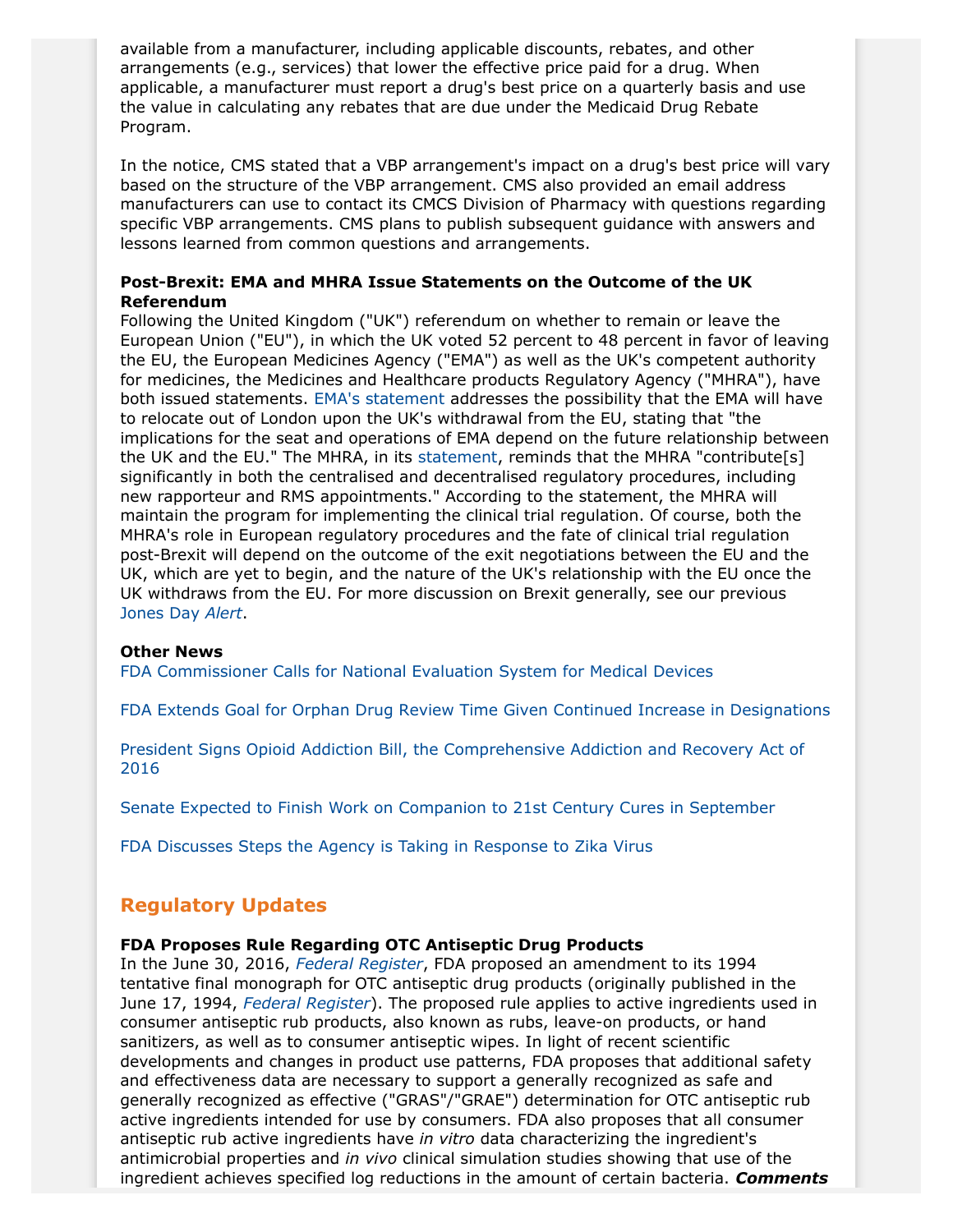### *are due December 27, 2016*.

## **FDA Announces Public Workshop on ICH Guideline Q3D Regarding Elemental Impurities**

In the July 8, 2016, *[Federal Register](https://www.gpo.gov/fdsys/pkg/FR-2016-07-08/pdf/2016-16152.pdf)*, FDA announced a public workshop titled "Regional Public Workshop on ICH Q3D Implementation of Guideline for Elemental Impurities." The purpose of the public workshop is to elaborate on key aspects of the [International](http://www.ich.org/fileadmin/Public_Web_Site/ICH_Products/Guidelines/Quality/Q3D/Q3D_Step_4.pdf) [Conference on Harmonisation \("ICH"\) Guideline Q3D: Guideline on Elemental Impurities](http://www.ich.org/fileadmin/Public_Web_Site/ICH_Products/Guidelines/Quality/Q3D/Q3D_Step_4.pdf) in order facilitate a harmonized interpretation and implementation by industry and regulators. The public workshop is not intended to provide additional guidance beyond the scope of Q3D. Participants will be able join in person or via the internet. *The public workshop will be held August 22 and 23, 2016*.

## **FDA Announces Public Workshop on Medical Device Refurbishing, Reconditioning, Rebuilding, Remarketing, Remanufacturing, and Servicing**

In the July 18, 2016, *[Federal Register](https://www.gpo.gov/fdsys/pkg/FR-2016-07-18/pdf/2016-16887.pdf)*, FDA announced a public workshop titled "Refurbishing, Reconditioning, Rebuilding, Remarketing, Remanufacturing, and Servicing of Medical Devices Performed by Third-Party Entities and Original Equipment Manufacturers." The workshop will address topics including the current regulatory environment for these activities, various definitions FDA proposed in is prior *[Federal](https://www.gpo.gov/fdsys/pkg/FR-2016-03-04/pdf/2016-04700.pdf) [Register](https://www.gpo.gov/fdsys/pkg/FR-2016-03-04/pdf/2016-04700.pdf)* notice and request for comments on the subject, and whether these activities should appropriately be regulated by FDA or a nongovernmental organization. *The public workshop will be held October 27 and 28, 2016*.

# **FDA Issues Technical Specifications Document for Quality Metric Data**

In the June 27, 2016, *[Federal Register](https://www.gpo.gov/fdsys/pkg/FR-2016-06-27/pdf/2016-15099.pdf)*, FDA announced the availability of a technical specifications document titled "[Quality Metrics Technical Conformance Guide, Version 1.0](http://www.fda.gov/downloads/Drugs/DevelopmentApprovalProcess/Manufacturing/UCM508464.pdf)." The document provides technical recommendations for submitting quality metric data. It also supplements and serves as the technical reference for implementing the FDA's draft guidance for industry titled ''[Request for Quality Metrics](http://www.fda.gov/downloads/drugs/guidancecomplianceregulatoryinformation/guidances/ucm455957.pdf)'' (published July 28, 2015). *Comments are due September 26, 2016*.

## **FDA Issued the Following Draft and Final Guidance Documents:**

*[Draft Guidance for Stakeholders and FDA Staff: Use of Standards in FDA Regulatory](http://www.fda.gov/ucm/groups/fdagov-public/@fdagov-meddev-gen/documents/document/ucm509838.pdf) [Oversight of Next Generation Sequencing \(NGS\)-Based In Vitro Diagnostics \(IVDs\) Used](http://www.fda.gov/ucm/groups/fdagov-public/@fdagov-meddev-gen/documents/document/ucm509838.pdf) [for Diagnosing Germline Diseases](http://www.fda.gov/ucm/groups/fdagov-public/@fdagov-meddev-gen/documents/document/ucm509838.pdf)*, July 8, 2016, *[Federal Register](https://www.gpo.gov/fdsys/pkg/FR-2016-07-08/pdf/2016-16201.pdf)*. *Comments are due October 6, 2016*.

*[Draft Guidance for Stakeholders and FDA Staff: Use of Public Human Genetic Variant](http://www.fda.gov/downloads/MedicalDevices/DeviceRegulationandGuidance/GuidanceDocuments/UCM509837.pdf) [Databases to Support Clinical Validity for Next Generation Sequencing \(NGS\)-Based In](http://www.fda.gov/downloads/MedicalDevices/DeviceRegulationandGuidance/GuidanceDocuments/UCM509837.pdf) [Vitro Diagnostics](http://www.fda.gov/downloads/MedicalDevices/DeviceRegulationandGuidance/GuidanceDocuments/UCM509837.pdf)*, July 8, 2016, *[Federal Register](https://www.gpo.gov/fdsys/pkg/FR-2016-07-08/pdf/2016-16200.pdf)*. *Comments are due October 6, 2016*.

*[Draft Guidance for Industry: Compounded Drug Products That Are Essentially Copies of a](http://www.fda.gov/downloads/Drugs/GuidanceComplianceRegulatoryInformation/Guidances/UCM510154.pdf) [Commercially Available Drug Product Under Section 503A of the Federal Food, Drug, and](http://www.fda.gov/downloads/Drugs/GuidanceComplianceRegulatoryInformation/Guidances/UCM510154.pdf) [Cosmetic Act](http://www.fda.gov/downloads/Drugs/GuidanceComplianceRegulatoryInformation/Guidances/UCM510154.pdf)*, July 11, 2016, *[Federal Register](https://www.gpo.gov/fdsys/pkg/FR-2016-07-11/pdf/2016-16361.pdf)*. *Comments are due October 11, 2016*.

*[Draft Guidance for Industry: Compounded Drug Products That Are Essentially Copies of](http://www.fda.gov/downloads/Drugs/GuidanceComplianceRegulatoryInformation/Guidances/UCM510153.pdf) [Approved Drug Products Under Section 503B of the Federal Food, Drug, and Cosmetic Act](http://www.fda.gov/downloads/Drugs/GuidanceComplianceRegulatoryInformation/Guidances/UCM510153.pdf)*, July 11, 2016, *[Federal Register](https://www.gpo.gov/fdsys/pkg/FR-2016-07-11/pdf/2016-16362.pdf)*. *Comments are due October 11, 2016*.

*[Draft Guidance for Industry: Updating ANDA Labeling After the Marketing Application for](http://www.fda.gov/downloads/Drugs/GuidanceComplianceRegulatoryInformation/Guidances/UCM510240.pdf) [the Reference Listed Drug Has Been Withdrawn](http://www.fda.gov/downloads/Drugs/GuidanceComplianceRegulatoryInformation/Guidances/UCM510240.pdf)*, July 11, 2016, *[Federal Register](https://www.gpo.gov/fdsys/pkg/FR-2016-07-11/pdf/2016-16157.pdf)*. *Comments are due September 9, 2016*.

*[Draft Guidance for Industry and FDA Staff: Principles for Codevelopment of an In Vitro](http://www.fda.gov/ucm/groups/fdagov-public/@fdagov-meddev-gen/documents/document/ucm510824.pdf) [Companion Diagnostic Device With a Therapeutic Product](http://www.fda.gov/ucm/groups/fdagov-public/@fdagov-meddev-gen/documents/document/ucm510824.pdf)*, July 15, 2016, *[Federal Register](https://www.gpo.gov/fdsys/pkg/FR-2016-07-15/pdf/2016-16735.pdf)*. *Comments are due October 13, 2016*.

*[Guidance for Industry and FDA Staff: Information to Support a Claim of Electromagnetic](http://www.fda.gov/downloads/MedicalDevices/DeviceRegulationandGuidance/GuidanceDocuments/UCM470201.pdf)*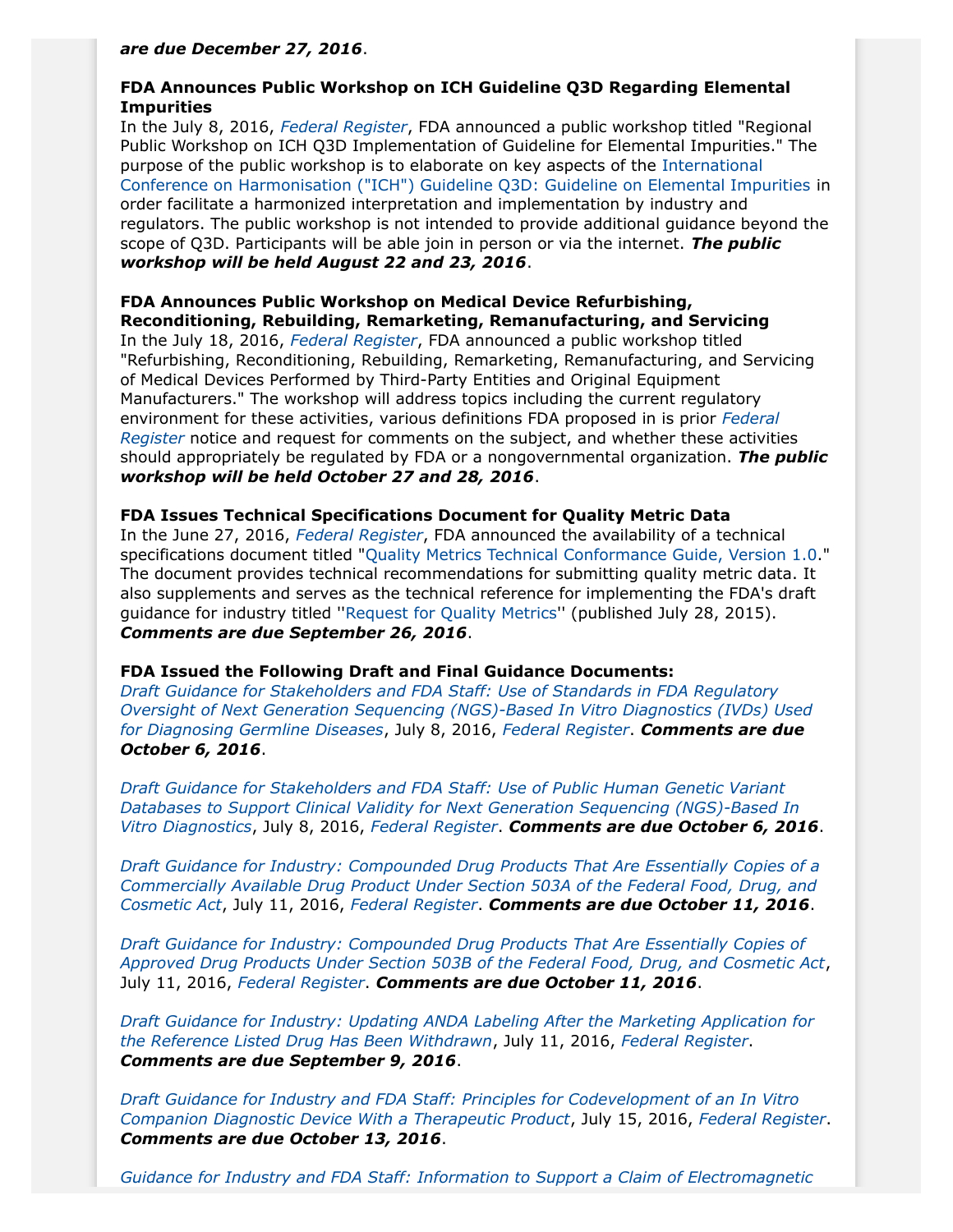*[Compatibility \(EMC\) of Electrically-Powered Medical Devices](http://www.fda.gov/downloads/MedicalDevices/DeviceRegulationandGuidance/GuidanceDocuments/UCM470201.pdf)*, July 11, 2016, *[Federal](https://www.gpo.gov/fdsys/pkg/FR-2016-07-11/pdf/2016-16350.pdf) [Register](https://www.gpo.gov/fdsys/pkg/FR-2016-07-11/pdf/2016-16350.pdf)*.

*[Draft Guidance for the Public and FDA Staff: Gifts to FDA: Evaluation and Acceptance](http://www.fda.gov/downloads/RegulatoryInformation/Guidances/UCM509495.pdf)*, June 29, 2016, *[Federal Register](https://www.gpo.gov/fdsys/pkg/FR-2016-06-29/pdf/2016-15385.pdf)*. *Comments are due September 12, 2016*.

*[Draft Guidance for Industry: Elemental Impurities in Drug Products](http://www.fda.gov/downloads/Drugs/GuidanceComplianceRegulatoryInformation/Guidances/UCM509432.pdf)*, July 1, 2016, *[Federal](https://www.gpo.gov/fdsys/pkg/FR-2016-07-01/pdf/2016-15704.pdf) [Register](https://www.gpo.gov/fdsys/pkg/FR-2016-07-01/pdf/2016-15704.pdf)*. *Comments are due August 30, 2016*.

*[Guidance for Industry: Early Clinical Trials With Live Biotherapeutic Products: Chemistry,](http://www.fda.gov/downloads/BiologicsBloodVaccines/GuidanceComplianceRegulatoryInformation/Guidances/General/UCM292704.pdf) [Manufacturing, and Control Information](http://www.fda.gov/downloads/BiologicsBloodVaccines/GuidanceComplianceRegulatoryInformation/Guidances/General/UCM292704.pdf)*, July 1, 2016, *[Federal Register](https://www.gpo.gov/fdsys/pkg/FR-2016-07-01/pdf/2016-15664.pdf)*.

*[Guidance for Industry: E2C\(R2\) Periodic Benefit-Risk Evaluation Report \(PBRER\)](http://www.fda.gov/ucm/groups/fdagov-public/@fdagov-drugs-gen/documents/document/ucm299513.pdf)*, July 18, 2016, *[Federal Register](https://www.gpo.gov/fdsys/pkg/FR-2016-07-19/pdf/2016-17009.pdf)*.

*[Guidance for Industry: E2C\(R2\) Periodic Benefit-Risk Evaluation Report, Questions and](http://www.fda.gov/ucm/groups/fdagov-public/@fdagov-drugs-gen/documents/document/ucm511567.pdf) [Answers](http://www.fda.gov/ucm/groups/fdagov-public/@fdagov-drugs-gen/documents/document/ucm511567.pdf)*, July 18, 2016, *[Federal Register](https://www.gpo.gov/fdsys/pkg/FR-2016-07-19/pdf/2016-17009.pdf)*.

*[Draft Guidance for Industry: Bioequivalence Recommendations for Paliperidone Palmitate](http://www.fda.gov/downloads/Drugs/GuidanceComplianceRegulatoryInformation/Guidances/UCM270384.pdf)*, July 1, 2016, *[Federal Register](https://www.gpo.gov/fdsys/pkg/FR-2016-07-01/pdf/2016-15663.pdf)*. *Comments are due September 6, 2016*.

*[Draft Guidance for Industry: Vulvovaginal Candidiasis: Developing Drugs for Treatment](http://www.fda.gov/downloads/Drugs/GuidanceComplianceRegulatoryInformation/Guidances/UCM509411.pdf)*, July 1, 2016, *[Federal Register](https://www.gpo.gov/fdsys/pkg/FR-2016-07-01/pdf/2016-15661.pdf)*. *Comments are due September 29, 2016*.

*[Draft Guidance for Industry: Recurrent Herpes Labialis: Developing Drugs for Treatment](http://www.fda.gov/downloads/Drugs/GuidanceComplianceRegulatoryInformation/Guidances/UCM509410.pdf) [and Prevention](http://www.fda.gov/downloads/Drugs/GuidanceComplianceRegulatoryInformation/Guidances/UCM509410.pdf)*, July 1, 2016, *[Federal Register](https://www.gpo.gov/fdsys/pkg/FR-2016-07-01/pdf/2016-15698.pdf)*. *Comments are due September 29, 2016*.

*[Draft Guidance for Industry: Bacterial Vaginosis: Developing Drugs for Treatment](http://www.fda.gov/downloads/Drugs/GuidanceComplianceRegulatoryInformation/Guidances/UCM510948.pdf)*, July 14, 2016, *[Federal Register](https://www.gpo.gov/fdsys/pkg/FR-2016-07-14/pdf/2016-16636.pdf)*. *Comments are due October 12, 2016*.

## **EU Regulatory Notices**

### **The EU–U.S. Privacy Shield Approved**

Designed to replace the Safe Harbor Program with a more robust and comprehensive trans-Atlantic data-transfer scheme, the much-anticipated EU–U.S. Privacy Shield has finally received approval from the European Commission. Every potentially interested company will need to evaluate the Privacy Shield and determine whether compliance with the new framework is the most effective option for accessing EU personal data in the U.S. For more information, see our [Jones Day](http://www.jonesday.com/the-eu-us-privacy-shield-approved-07-15-2016/) *Alert*.

### **EU Commission Consults on App Safety**

The European Commission has launched a [consultation on the safety of apps and other](https://ec.europa.eu/digital-single-market/en/news/public-consultation-safety-apps-and-other-non-embedded-software) [non-embedded software](https://ec.europa.eu/digital-single-market/en/news/public-consultation-safety-apps-and-other-non-embedded-software) (i.e., software and apps that are neither embedded nor contained in a tangible medium at the time of their placement in the market, their supply to consumers, or when they are otherwise made available to consumers). Health and wellbeing apps that can be used on a mobile device are examples of such software. The purpose of the consultation is to gather input from various stakeholder groups, in particular consumers, businesses, and authorities, on their experience related to the safety of apps and other non-embedded software. The questions aim at obtaining a better understanding of the possible risks and problems that non-embedded software may pose and how these problems could be addressed. The views gathered during the consultation will help to define potential next steps and future policies at the EU level, including, if appropriate, possible revisions of existing horizontal and/or sector-specific EU legislation. The consultation is open for comments until September 15, 2016.

### **Infringement Procedure Against Roche—EMA Update**

The EMA has [concluded its second inquiry within the framework of its infringement](http://www.ema.europa.eu/docs/en_GB/document_library/Press_release/2016/07/WC500209635.pdf)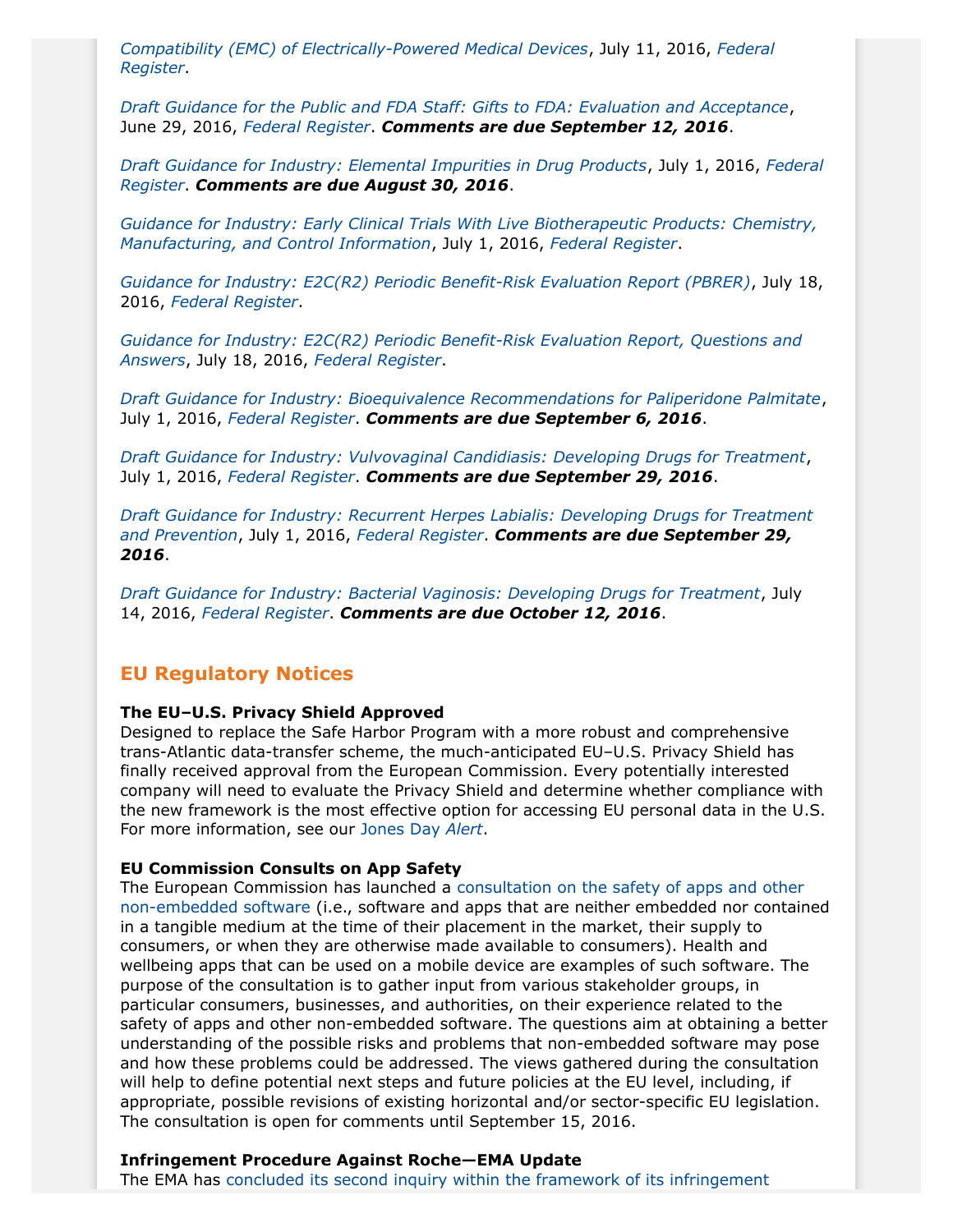[procedure against Roche.](http://www.ema.europa.eu/docs/en_GB/document_library/Press_release/2016/07/WC500209635.pdf) The infringement procedure was started by EMA on October 23, 2012, at the request of the European Commission in the framework of Commission Regulation (EC) No 658/2007, the so-called Penalties Regulation. The aim of the inquiry was to investigate allegations that Roche failed to comply with its pharmacovigilance obligations in relation to 19 of its centrally authorized products, following a pharmacovigilance inspection carried out in 2012 by the MHRA, which identified serious shortcomings of the pharmacovigilance processes of the marketing authorization holder.

The Agency's review has not identified any important new safety concerns and has not led to any changes in the terms of the marketing authorizations of these medicines. EMA's report has been sent to the European Commission and will form the basis for the European Commission's decision on whether or not the matter should be pursued and financial penalties should be imposed.

## **MHRA Publishes New Guidance on Remanufacturing of Single-Use Devices**

On July 5, 2016, the MHRA published new [guidance](https://www.gov.uk/government/uploads/system/uploads/attachment_data/file/534784/Remanufacture_SUD_guidance.pdf) on the remanufacturing of single-use devices ("SUDs") and expectations for their use. This follows a three-year review by the MHRA of remanufacturers in which the MHRA assessed the technical, regulatory, and clinical processes of such remanufacturers. The key points of the guidance are:

- SUDs may be remanufactured for use in the UK. However, the remanufacturer, prior to placing a device in the UK market or to putting it into service, should meet all relevant criteria under the appropriate medical devices directive and place a CE mark on the product to declare conformity with that directive.
- The remanufacturer accepts all liabilities and obligations for the remanufacturing of the SUD. The intended use of the remanufactured device should not differ from the intended use of the original product.
- The supply of a particular remanufactured SUD should be through a closed-loop contract between the remanufacturer and the health care institution (e.g., hospital, clinic). At no time should a remanufacturer or health care institution sell or provide a remanufactured SUD to any other third party.
- A remanufactured SUD should be used only on an individual patient during a single procedure; after that use, the SUD should be returned to the contracted remanufacturer.
- The packaging or device must have a specific symbol indicating "Do not reuse/Use only once/Single-use only."

This document is aimed at all companies that remanufacture medical devices that were originally "single use"; notified bodies; UK trade associations; all providers of medical devices, e.g., NHS Supply Chain, remanufacturers; chief executives and managers of institutions where medical devices are used; and health care institutions and professionals who use medical devices.

## **EU Publishes Guide on Zika and Substances of Human Origin**

On July 15, 2016, the European Centre for Disease Prevention and Control published a [guide](http://ecdc.europa.eu/en/press/news/_layouts/forms/News_DispForm.aspx?ID=1449&List=8db7286c-fe2d-476c-9133-18ff4cb1b568&Source=http%3A%2F%2Fecdc.europa.eu%2Fen%2FPages%2Fhome.aspx) for the preparation and implementation of a national preparedness plan for the safety of substances of human origin ("SoHO"), such as blood, tissue, and cells, in the event of a Zika virus outbreak in Europe. Zika virus is mainly transmitted to humans through mosquitoes but can potentially also be transmitted through SoHO. The activities set out in this guide aim to assist the Member States in decision-making on how to assess and manage the risks posed by Zika to the safety of SoHO. The guide identifies concrete activities to be considered at the local, national, and EU levels.

## **EMA Completes Zydelig Review**

EMA's Pharmacovigilance Risk Assessment Committee ("PRAC") has completed its [review](http://www.ema.europa.eu/docs/en_GB/document_library/Press_release/2016/07/WC500209936.pdf) of Zydelig (idelalisib), confirming that the medicine's benefits outweigh its risks in the treatment of two types of blood cancers, chronic lymphocytic leukemia ("CLL") and follicular lymphoma. The PRAC, however, confirmed that there is a risk of serious infections with Zydelig, including Pneumocystis jirovecii pneumonia, and has updated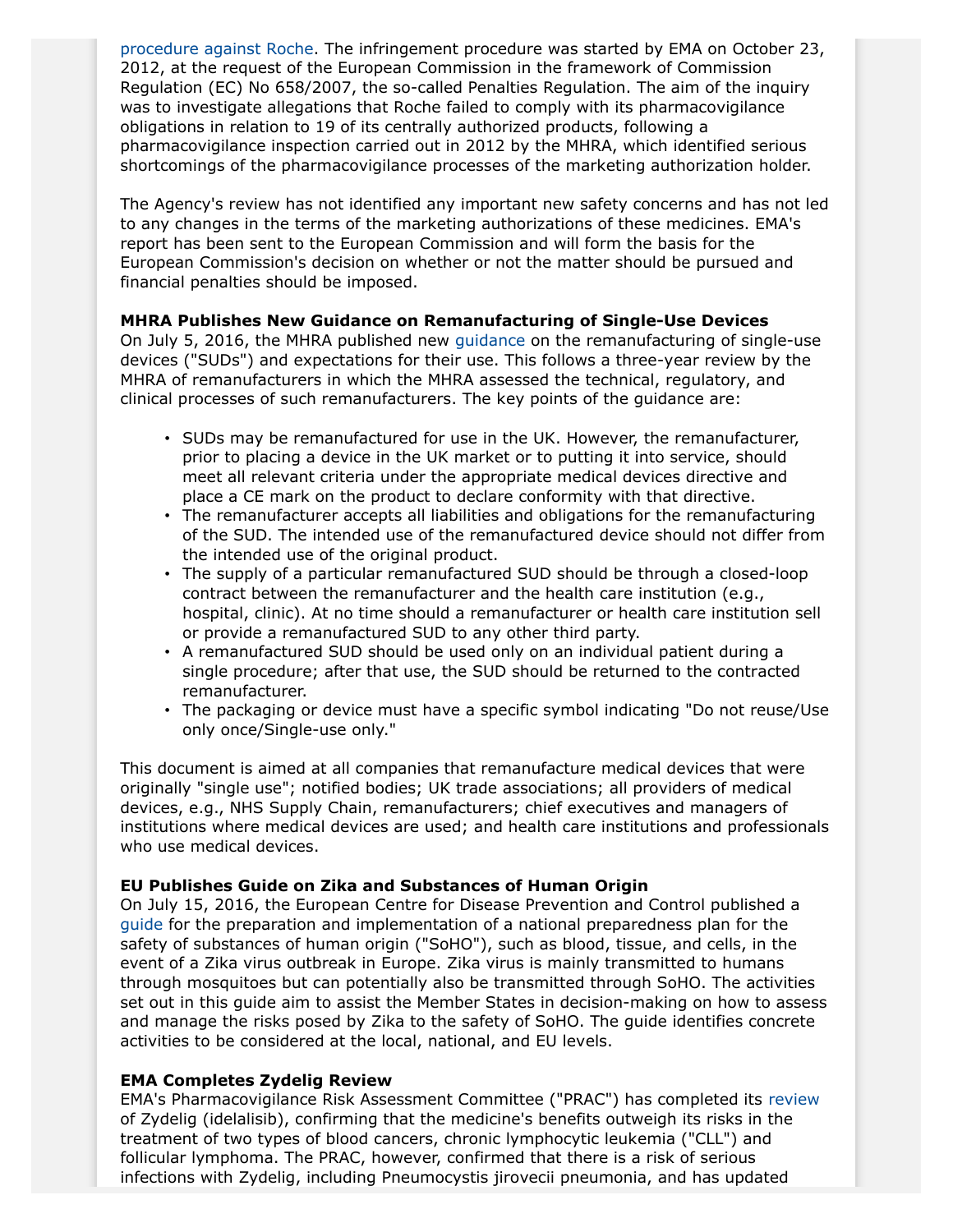recommendations to manage this risk issued at the beginning of the review. The review started after a higher rate of serious adverse events related to infections, such as pneumonia, was seen in three clinical trials among patients who received either Zydelig or placebo in addition to other cancer medicines (see previous Jones Day *[Update](http://www.jonesday.com/Pharmaceutical--Medical-Device-Regulatory-Update-Vol-III-Issue-1-03-18-2016)*). The PRAC's recommendations will now be passed to EMA's Committee for Medicinal Products for Human Use, or CHMP, for adoption of the Agency's final position.

### **French Publish Study on Safety of Medical Devices Software**

On July 13, 2016, the French national Agency for Medicines and Health Products Safety published a [study](http://ansm.sante.fr/var/ansm_site/storage/original/application/1f3c81fac07d6e659075a332c5d00431.pdf) on the safety of medical devices software. The study's objectives are to assess the European normative framework for software development and safety and produce recommendations for manufacturers.

In order to correctly implement the current standards, the study recommends that manufacturers focus on data related to principles (e.g., sustainability and confidentiality) identified in the software database, specification and design verification, impact analysis of software changes, and a thorough risk analysis. The study also proposes to clarify or create new requirements to existing NF EN 62304, EN 62366, and ISO 14971 standards and provides various recommendations intended to cover most of the software types to fill gaps identified in applicable norms regarding process, development techniques, and safety and security categories. The proposed reform aims to address new risks in a context of health care technological revolution and to ensure the safety of medical devices software.

### **MHRA Publishes Statistics on Early Access to Medicines Scheme**

The MHRA has published [official statistics](https://www.gov.uk/government/statistics/early-access-to-medicines-scheme-applications-pending-refused-granted) on its [Early Access to Medicines Scheme](https://www.gov.uk/guidance/apply-for-the-early-access-to-medicines-scheme-eams) ("EAMS"). The published tables show that 27 applications were made to EAMS for the promising innovative medicine designation and the scientific opinion. The tables also show the number of applications that have been granted (17) and refused (four), as well as the number of pending (five) applications. The scheme, which was launched in 2014, aims to give patients with life-threatening or seriously debilitating conditions access to medicines that do not yet have a marketing authorization when there is a clear unmet medical need. The first drug to be approved through EAMS was pembrolizumab for the treatment of advanced melanoma in March 2015 (see previous Jones Day *[Update](http://www.jonesday.com/pharmaceutical--medical-device-regulatory-update-vol-ii-issue-6-03-27-2015/)*).

# <span id="page-6-0"></span>**Jones Day FDA Regulatory & Compliance Counseling Contacts**

**[Edgar Asebey](http://www.jonesday.com/easebey/)** Miami +1.305.714.9707 [easebey@jonesday.com](mailto:easebey@jonesday.com)

**[Christian B. Fulda](http://www.jonesday.com/cfulda/)** Munich +49.89.20.60.42.200 [cfulda@jonesday.com](mailto:cfulda@jonesday.com)

**[Laura E. Koman](http://www.jonesday.com/lkoman)** Washington +1.202.879.3601 [lkoman@jonesday.com](mailto:lkoman@jonesday.com) **[Maureen Bennett](http://www.jonesday.com/mbennett)** Boston/San Francisco +1.617.449.6884/ +1.415.875.5772 [mbennett@jonesday.com](mailto:mbennett@jonesday.com)

**[Chiang Ling Li](http://www.jonesday.com/chianglingli)** China +852.3189.7338 [chianglingli@jonesday.com](mailto:chianglingli@jonesday.com) **[Cristiana Spontoni](http://www.jonesday.com/cspontoni)** Brussels +32.2.645.14.48 [cspontoni@jonesday.com](mailto:cspontoni@jonesday.com) **[Colleen M. Heisey](http://www.jonesday.com/cmheisey)** Washington +1.202.879.3449 [cmheisey@jonesday.com](mailto:cmheisey@jonesday.com)

**[Katherine M. Llewellyn](http://www.jonesday.com/kllewellyn/)** Brussels +32.2.645.14.47 [kllewellyn@jonesday.com](mailto:kllewellyn@jonesday.com) **[Katherine S. Makielski](http://www.jonesday.com/kmakielski)**

Chicago +1.312.269.4269 [kmakielski@jonesday.com](mailto:kmakielski@jonesday.com)